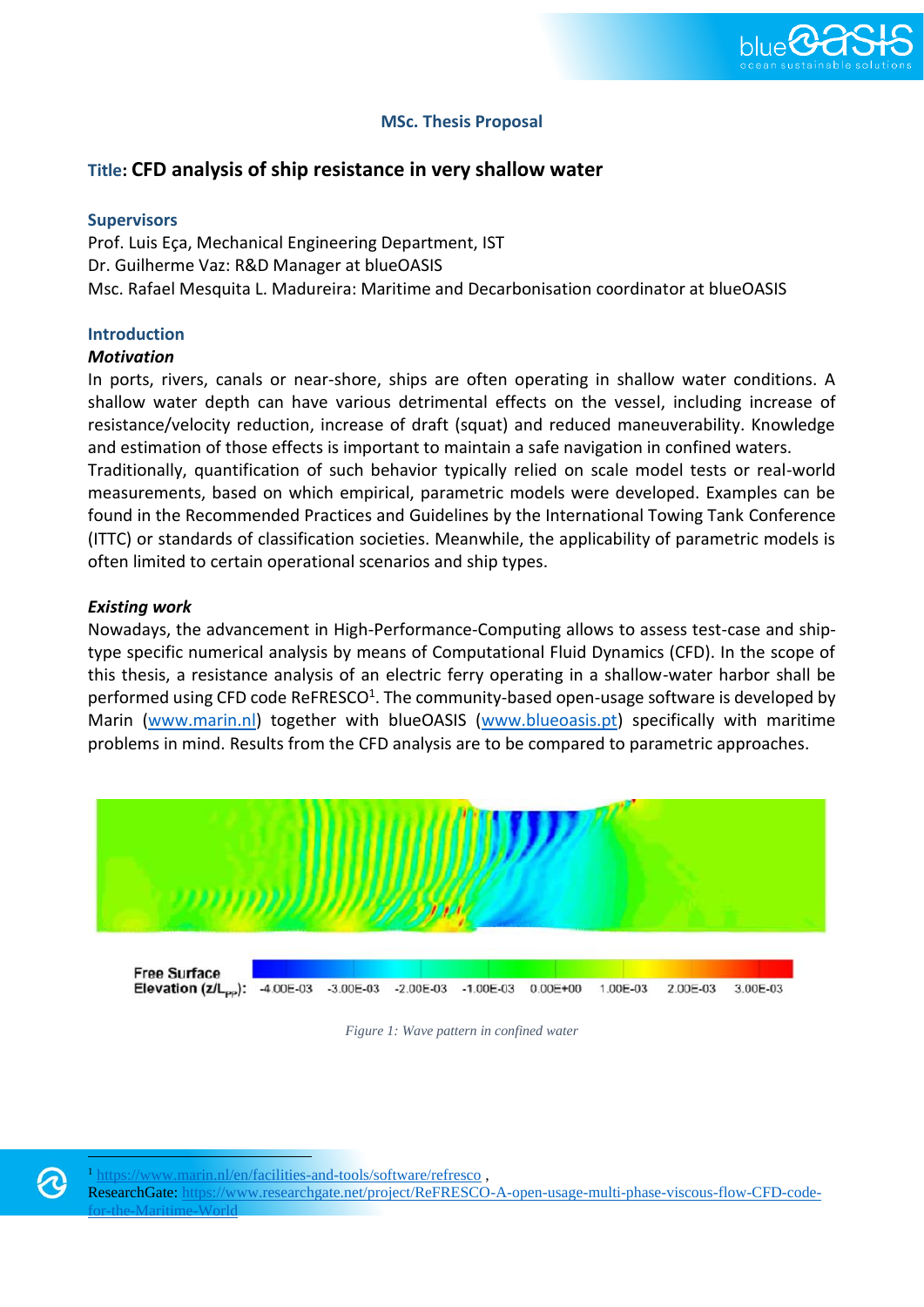

*Figure 2: Dynamic pressure distribution on bottom of ship hull*

# **Objectives**

In particular, the following studies are planned to be performed:

- Literature study on ship resistance in shallow water.
- Get familiar with using CFD code ReFRESCO.
- Setting up the test cases, determining suitable numerical settings (boundary conditions, use of wall functions or viscous layers, …).
- Compile the resistance curve for a selection of different water depths and ship speeds.
- Conducting shallow water correction according to ITTC methodology.
- Comparing CFD output with ITTC results and literature.
- Reporting and presentation. Upon good performance of the candidate the work may be presented in a conference and/or in a journal.

# **Requisites**

Applicants must have:

- General knowledge of CFD
- Coding experience with Python or similar

Good to have:

- Linux experience
- LateX experience
- Knowledge on ship resistance and propulsion.

# **Location**

blueOASIS (www.blueoasis.pt) Edificio D.Pedro, Quinta da Fonte, R. Malhões, 2770-071 Lisboa The student is invited to join the team in the office when the supervisor is present (at least three days per week).

*T*verleaf

# **Companies Involved**

blueOASIS is a young team with more than 45 years of combined knowledge and experience on Aerospace, Mechanical, Naval and Maritime engineering. The multicultural and multidisciplinary team is committed to make our oceans safer and greener, using state of the art numerical and data science tools. BlueOASIS focuses on renewable energies, ocean cleaning, decarbonization, sustainable offshore structures and green ships optimization.

# **Bibliography**

ITTC, "Preparation, Conduct and Analysis of Speed/Power Trials," *ITTC - Recomm. Proced. Guidel.*, 2017.

ITTC, "1978 ITTC Performance Prediction Method," *ITTC - Recomm. Proced. Guidel.*, 2017.

**2**